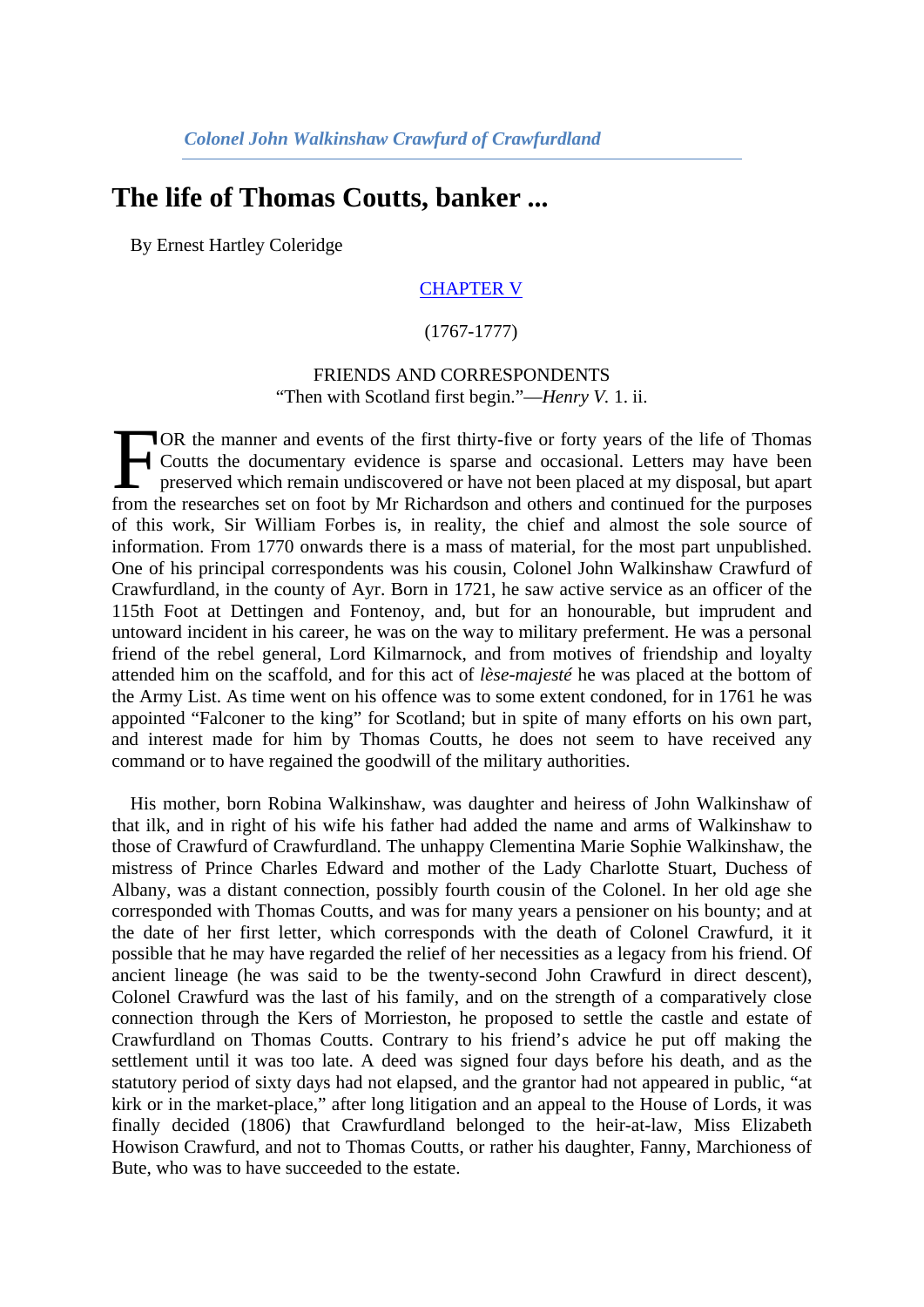Apart from a Scotch cousinship, there may have been some early tie or some intimacy between the Colonel and the Stuarts of Allanbank which brought the two men together; or business relations, a sense of mutual obligation, may have cemented their union, but, from whatever cause, the rich and prosperous London banker conceived a warm, one might say a romantic affection for the impoverished laird, the owner of a ruined castle and a waste of "wat'ry acres." It is from his letters to Crawfurd that our knowledge of his thoughts and opinions on public and private incidents of the years 1775 to 1790 is principally derived.

Another source of information is the *Whitefoord Papers,* published by the Clarendon Press in 1898. The entire collection is now in the British Museum, and contains letters to and from the Coutts family not included in the volume edited by Professor W. S. A. Hewins. Caleb Whitefoord, natural son of Colonel Charles Whitefoord, the hero of a desperate but futile rally of the King's forces at the battle of Prestonpans, $<sup>1</sup>$  $<sup>1</sup>$  $<sup>1</sup>$  was a contemporary of James Coutts</sup> and the lifelong friend of both brothers. They were not "schule-laddies" together, for Whitefoord was educated at James Mundell's Academy, but they knew each other at home. Caleb had been intended for the ministry, but his father, yielding to his son's objections, placed him in the counting-house of his friend Archibald Stewart, M.P. for Edinburgh, a wine-merchant settled in York Buildings, now reckoned as part of the "Adelphi." In 1753, soon after Tom Coutts came up to town, Colonel Whitefoord died, and Caleb entered into partnership with Thomas Brown, wine-merchant of Craven Street, Strand. Henceforward there was a close and intimate connection between the Coutts brothers and their neighbours Brown and Whitefoord. They shared the secrets of each others' business and of their home lives.

Caleb Whitefoord has his place in the history of his times and of his country. He may be described as the Corypheus of the "Wits." He had some vogue as the author of political squibs and *jeux d'esprit,* and as jester in ordinary to the *Morning Chronicle*; but only a character for sound good sense combined with a genius for good fellowship could have won him the acquaintance and friendship of such men as Adam Smith and Sir Joshua Reynolds, of Goldsmith and Smollett, of Foote and Garrick and Colman, or obtained for him the august approval of Dr Johnson. Partly from the accident of neighbourhood, he formed a close connection with Benjamin Franklin, who in 1757 lodged next door to him in Craven Street, a circumstance which long afterwards led to him being chosen as Secretary to the Commission which sat in Paris, 1782-1783, for arranging the Preliminary Treaty of Peace with the United States of America. He was one of those men who, without high birth or great talents or official rank, make their way to the front by a kind of native charm. They are popular schoolboys, clubbable men, and their popularity grows while they sleep. Their secret dies with them, and their posthumous fame rests on the testimony of those who have achieved fame for themselves. Caleb Whitefoord had the good fortune to suggest to Oliver Goldsmith a postscript to his immortal *Retaliation.*

*"*Here Whitefoord reclines, and deny it who can, Though he merrily liv'd, he is now a grave man: Rare compound of oddity, frolic and fun. Who relish'd a joke, and rejoic'd in a pun; Whose temper was generous, open, sincere;

<span id="page-1-0"></span> <sup>1</sup> See *Tales of a Grandfather,* chap. xviii; *Prose Works,* Paris, 1830, vii. 817, and Lockhart's *Life of Scott,* 1837, i. 141.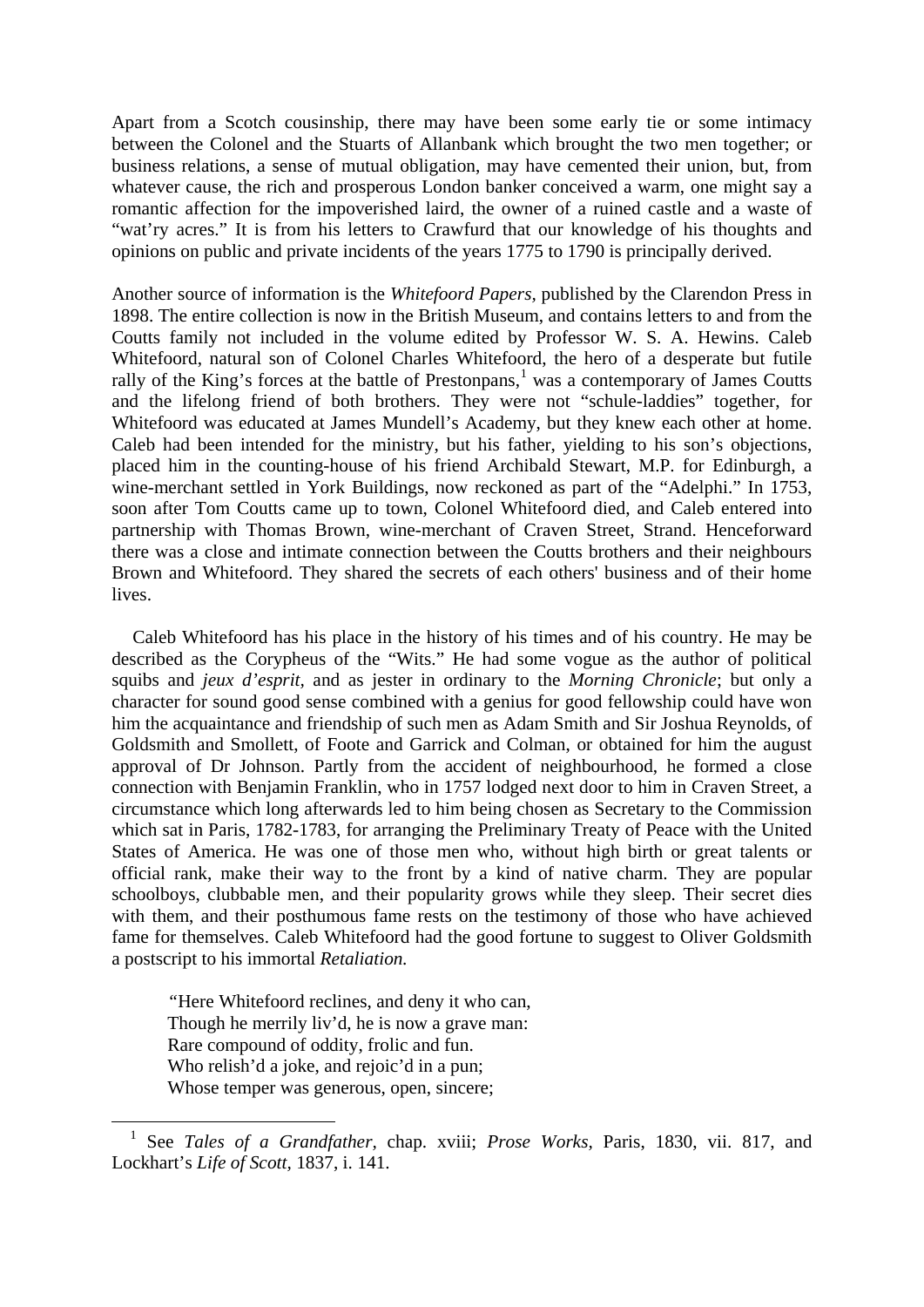A stranger to flatt'ry, a stranger to fear; Who scatter'd around wit and humour at will. Whose daily *bon mots* half a column might fill: A Scotchman, from pride and from prejudice free; A scholar, yet surely no pedant was he. What pity, alas! that so lib'ral a mind Should so long be to newspaper essays confin'd! Who perhaps to the summit of science could soar, Yet content 'if the table he set in a roar.'

 . . . . . . . . Merry Whitefoord, farewell! for thy sake I admit That a Scot may have humour, I had almost said wit. This debt to thy mem'ry I cannot refuse, 'Thou best humour'd man with the worst humour'd muse.'"

But the Whitefoord who was the Governor of many literary feasts and "kept the table in a roar" was quite unknown to fame, when Tom Coutts determined on his own way of life and started house-keeping in St Martin's Lane with his niece's nursemaid for a bride. As the marriage took place on May 18, 1763, the following memorandum, dated 8th December 1763, points to a concealment of the fact on the part of the brothers:—

[AGREE]MENT. Admiral Gordon, Rear Admiral of the White, President. James Courts, Esqr., Banker. Thomas Courts, Esqr., Ditto. Thomas Brown, Wine Merchant, etc. John Elliot, ${}^{2}$  ${}^{2}$  ${}^{2}$  Esqr., Captain of the Bellona. Caleb Whitefoord, Secretary to the Society.

James Courts wagers with John Elliot, that he, the said John Elliot, shall be married before James Courts, Thomas Coutts, Caleb Whitefoord, or either of them: The amount of the wager is an entertainment to the above six persons and six of their friends—the loser to pay for the entertainment, and to make the winner a present of a horse, not under thi(rty) (paper torn) price.

Agreed Nem. con. (That the entertainment be given on Wednesday the 21st instant at the St Alban's Tavern in St Albans Street.

> JAMES COUTTS. J. ELLIOT.

Here we have a little colony of Scotsmen who at any rate enjoyed their own jokes. One of them, John Elliot, who fought at Cape St Vincent, served under Kempenfeldt and rose to be Admiral, was second cousin to James and Thomas Coutts, and hence, no doubt, his admission to the Club. Indeed, Whitefoord attempted to disabuse the public of a notion, strange to say

<span id="page-2-0"></span> $2$  John Elliot, third son of Sir Gilbert Elliot, Admiral of the Red, M.P. for Cockermouth, died 1809. "The capture by Commodore, afterwards Admiral, Elliot, of a privateering squadron under Thurot, was considered at the time to be a very brilliant exploit; and it had important results, inasmuch as it saved the town of Belfast from imminent destruction." *Life and Letters of Sir Gilbert Elliot,* 1874, i. 23, Note 1.